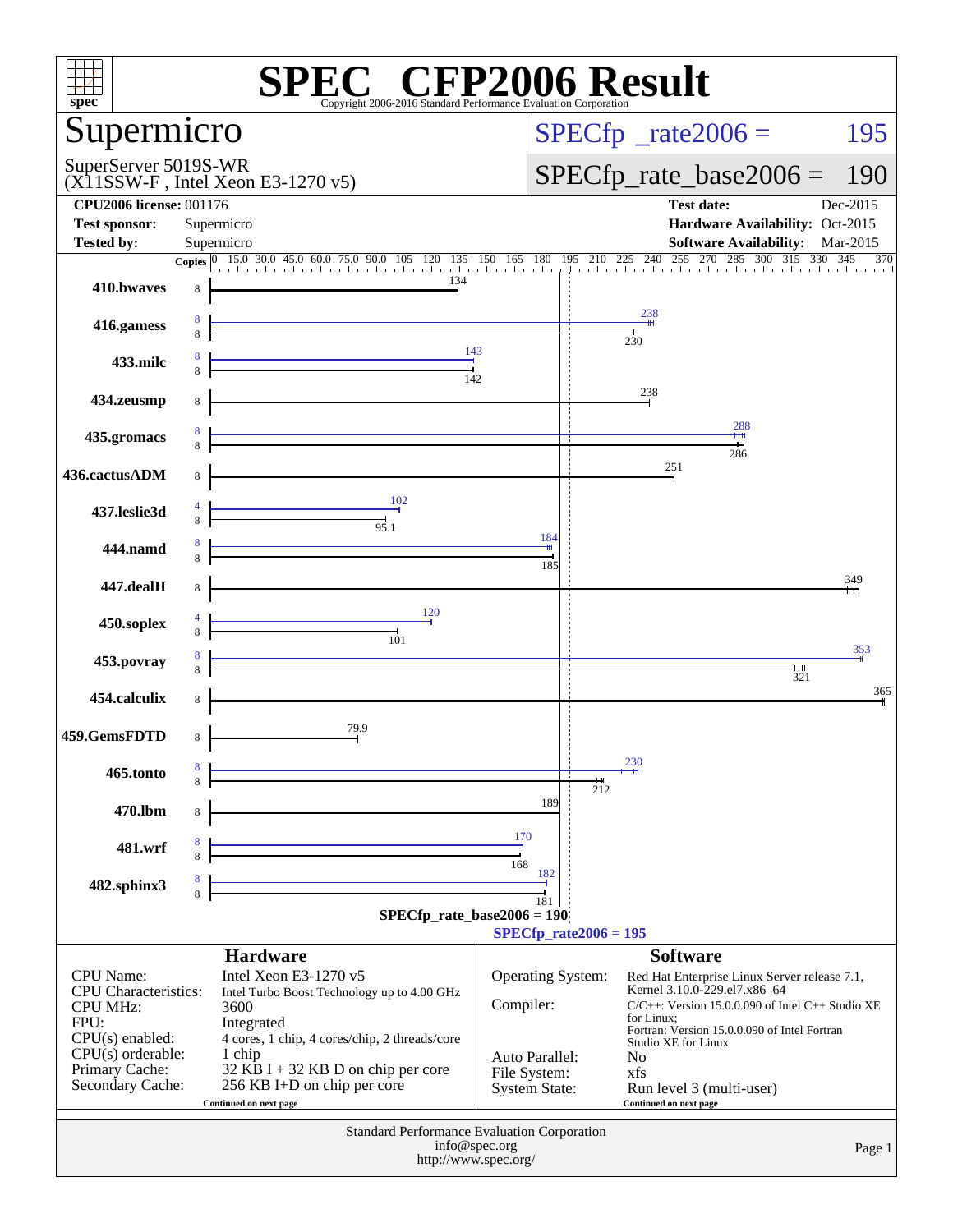

# Supermicro

#### SuperServer 5019S-WR

(X11SSW-F , Intel Xeon E3-1270 v5)

#### $SPECTp_rate2006 = 195$

#### [SPECfp\\_rate\\_base2006 =](http://www.spec.org/auto/cpu2006/Docs/result-fields.html#SPECfpratebase2006) 190

| <b>CPU2006 license: 001176</b> |                                    |                                 | Dec-2015<br><b>Test date:</b>             |  |  |  |
|--------------------------------|------------------------------------|---------------------------------|-------------------------------------------|--|--|--|
| <b>Test sponsor:</b>           | Supermicro                         | Hardware Availability: Oct-2015 |                                           |  |  |  |
| <b>Tested by:</b>              | Supermicro                         |                                 | <b>Software Availability:</b><br>Mar-2015 |  |  |  |
| L3 Cache:                      | 8 MB I+D on chip per chip          | <b>Base Pointers:</b>           | $32/64$ -bit                              |  |  |  |
| Other Cache:                   | None                               | Peak Pointers:                  | $32/64$ -bit                              |  |  |  |
| Memory:                        | 64 GB (4 x 16 GB 2Rx8 PC4-2133P-E) | Other Software:                 | None                                      |  |  |  |
| Disk Subsystem:                | 1 x 1000 GB SATA III, 7200 RPM     |                                 |                                           |  |  |  |
| Other Hardware:                | None                               |                                 |                                           |  |  |  |

| <b>Results Table</b>                                                                                     |               |                |       |                |       |                |             |               |                |              |                |              |                |              |
|----------------------------------------------------------------------------------------------------------|---------------|----------------|-------|----------------|-------|----------------|-------------|---------------|----------------|--------------|----------------|--------------|----------------|--------------|
|                                                                                                          | <b>Base</b>   |                |       | <b>Peak</b>    |       |                |             |               |                |              |                |              |                |              |
| <b>Benchmark</b>                                                                                         | <b>Copies</b> | <b>Seconds</b> | Ratio | <b>Seconds</b> | Ratio | <b>Seconds</b> | Ratio       | <b>Copies</b> | <b>Seconds</b> | <b>Ratio</b> | <b>Seconds</b> | <b>Ratio</b> | <b>Seconds</b> | <b>Ratio</b> |
| 410.bwayes                                                                                               | 8             | 810            | 134   | 810            | 134   | 810            | 134         | 8             | 810            | 134          | 810            | 134          | 810            | 134          |
| 416.gamess                                                                                               | 8             | 682            | 230   | 682            | 230   | 682            | 230         | 8             | 652            | 240          | 660            | 238          | 657            | 238          |
| $433$ .milc                                                                                              | 8             | 516            | 142   | 516            | 142   | 516            | 142         | 8             | 515            | 142          | 514            | 143          | 514            | <u>143</u>   |
| 434.zeusmp                                                                                               | 8             | 306            | 238   | 306            | 238   | 306            | 238         | 8             | 306            | 238          | 306            | 238          | 306            | 238          |
| 435.gromacs                                                                                              | 8             | 200            | 286   | 200            | 286   | 197            | 289         | 8             | 198            | 288          | 201            | 284          | 197            | 290          |
| 436.cactusADM                                                                                            | 8             | 380            | 251   | 380            | 251   | 380            | 251         | 8             | 380            | 251          | 380            | 251          | 380            | 251          |
| 437.leslie3d                                                                                             | 8             | 790            | 95.2  | 791            | 95.1  | 791            | 95.1        | 4             | 367            | 102          | 368            | 102          | 368            | <u>102</u>   |
| 444.namd                                                                                                 | 8             | 345            | 186   | 346            | 185   | 346            | 185         | 8             | 347            | 185          | 349            | 184          | 351            | 183          |
| 447.dealII                                                                                               | 8             | 260            | 351   | 265            | 345   | 262            | 349         | 8             | 260            | 351          | 265            | 345          | 262            | 349          |
| $450$ .soplex                                                                                            | 8             | 658            | 101   | 658            | 101   | 658            | 101         | 4             | 279            | 120          | 279            | 119          | 278            | 120          |
| 453.povray                                                                                               | 8             | 134            | 317   | 133            | 321   | 132            | 322         | 8             | 120            | 353          | 120            | 353          | 121            | 352          |
| 454.calculix                                                                                             | 8             | 181            | 365   | 181            | 364   | 181            | 365         | 8             | 181            | 365          | 181            | 364          | 181            | 365          |
| 459.GemsFDTD                                                                                             | 8             | 1062           | 79.9  | 1062           | 79.9  | 1062           | <u>79.9</u> | 8             | 1062           | 79.9         | 1062           | 79.9         | 1062           | <u>79.9</u>  |
| $465$ .tonto                                                                                             | 8             | 371            | 212   | 376            | 209   | 370            | 213         | 8             | 340            | 232          | 343            | 230          | 353            | 223          |
| 470.1bm                                                                                                  | 8             | 582            | 189   | 582            | 189   | 582            | 189         | 8             | 582            | 189          | 582            | 189          | 582            | <u>189</u>   |
| 481.wrf                                                                                                  | 8             | 532            | 168   | 533            | 168   | 533            | 168         | 8             | 528            | 169          | 527            | <b>170</b>   | 527            | 170          |
| $482$ .sphinx $3$                                                                                        | 8             | 861            | 181   | 860            | 181   | 859            | 181         | 8             | 856            | 182          | 857            | 182          | 855            | 182          |
| Results appear in the order in which they were run. Bold underlined text indicates a median measurement. |               |                |       |                |       |                |             |               |                |              |                |              |                |              |

#### **[Submit Notes](http://www.spec.org/auto/cpu2006/Docs/result-fields.html#SubmitNotes)**

 The taskset mechanism was used to bind copies to processors. The config file option 'submit' was used to generate taskset commands to bind each copy to a specific processor. For details, please see the config file.

#### **[Operating System Notes](http://www.spec.org/auto/cpu2006/Docs/result-fields.html#OperatingSystemNotes)**

Stack size set to unlimited using "ulimit -s unlimited"

#### **[Platform Notes](http://www.spec.org/auto/cpu2006/Docs/result-fields.html#PlatformNotes)**

 Sysinfo program /home/cpu2006/config/sysinfo.rev6914 \$Rev: 6914 \$ \$Date:: 2014-06-25 #\$ e3fbb8667b5a285932ceab81e28219e1 running on localhost.localdomain Wed Dec 9 01:31:48 2015

Continued on next page

Standard Performance Evaluation Corporation [info@spec.org](mailto:info@spec.org) <http://www.spec.org/>

Page 2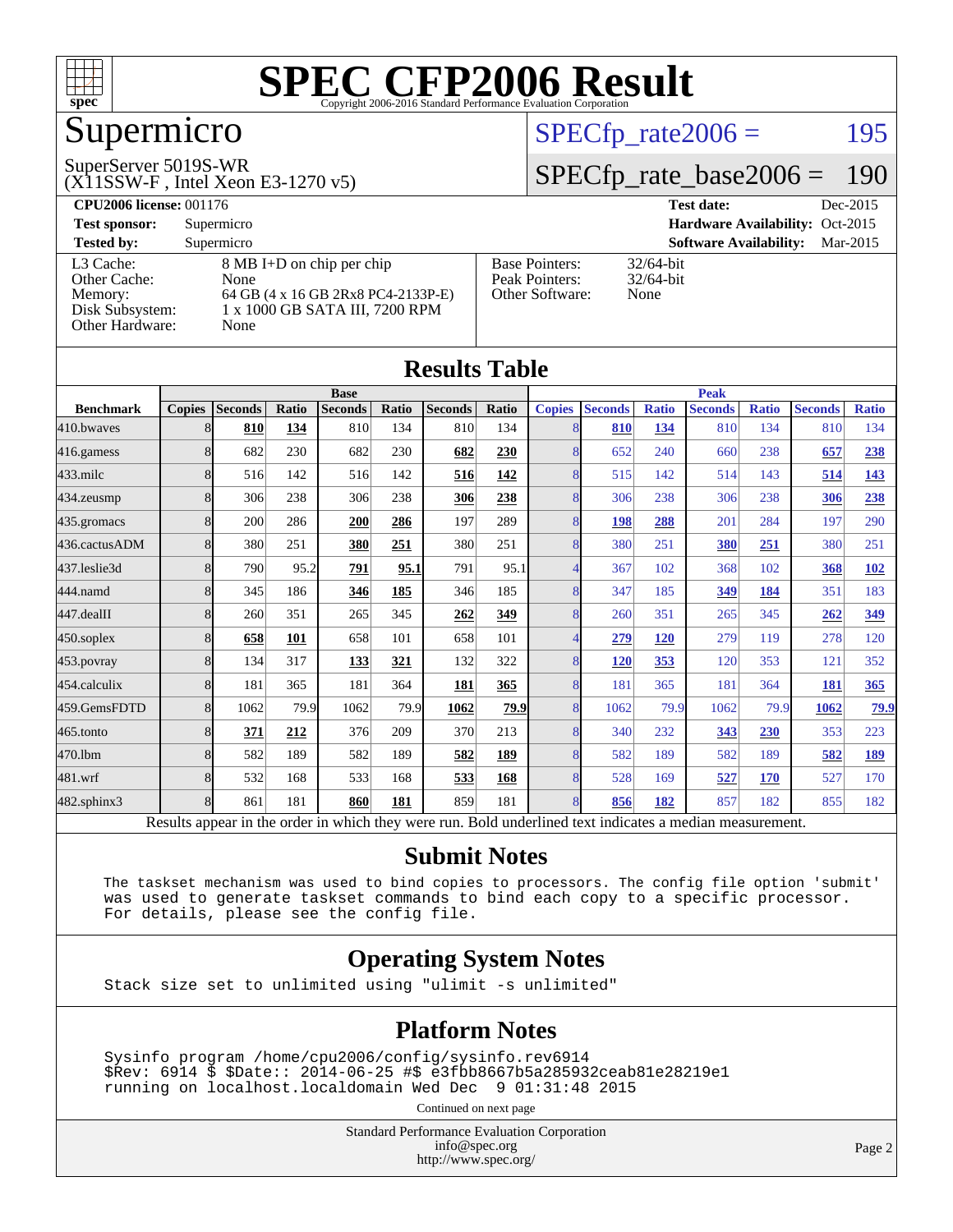

### Supermicro

 $SPECTp\_rate2006 = 195$ 

SuperServer 5019S-WR

(X11SSW-F , Intel Xeon E3-1270 v5)

[SPECfp\\_rate\\_base2006 =](http://www.spec.org/auto/cpu2006/Docs/result-fields.html#SPECfpratebase2006) 190

**[CPU2006 license:](http://www.spec.org/auto/cpu2006/Docs/result-fields.html#CPU2006license)** 001176 **[Test date:](http://www.spec.org/auto/cpu2006/Docs/result-fields.html#Testdate)** Dec-2015 **[Test sponsor:](http://www.spec.org/auto/cpu2006/Docs/result-fields.html#Testsponsor)** Supermicro Supermicro **[Hardware Availability:](http://www.spec.org/auto/cpu2006/Docs/result-fields.html#HardwareAvailability)** Oct-2015 **[Tested by:](http://www.spec.org/auto/cpu2006/Docs/result-fields.html#Testedby)** Supermicro **Supermicro [Software Availability:](http://www.spec.org/auto/cpu2006/Docs/result-fields.html#SoftwareAvailability)** Mar-2015

#### **[Platform Notes \(Continued\)](http://www.spec.org/auto/cpu2006/Docs/result-fields.html#PlatformNotes)**

Standard Performance Evaluation Corporation [info@spec.org](mailto:info@spec.org) <http://www.spec.org/> This section contains SUT (System Under Test) info as seen by some common utilities. To remove or add to this section, see: <http://www.spec.org/cpu2006/Docs/config.html#sysinfo> From /proc/cpuinfo model name : Intel $(R)$  Xeon $(R)$  CPU E3-1270 v5 @ 3.60GHz 1 "physical id"s (chips) 8 "processors" cores, siblings (Caution: counting these is hw and system dependent. The following excerpts from /proc/cpuinfo might not be reliable. Use with caution.) cpu cores : 4 siblings : 8 physical 0: cores 0 1 2 3 cache size : 8192 KB From /proc/meminfo MemTotal: 65755200 kB<br>HugePages Total: 0 HugePages\_Total: 0<br>Hugepagesize: 2048 kB Hugepagesize: From /etc/\*release\* /etc/\*version\* os-release: NAME="Red Hat Enterprise Linux Server" VERSION="7.1 (Maipo)" ID="rhel" ID\_LIKE="fedora" VERSION\_ID="7.1" PRETTY\_NAME="Red Hat Enterprise Linux Server 7.1 (Maipo)" ANSI\_COLOR="0;31" CPE\_NAME="cpe:/o:redhat:enterprise\_linux:7.1:GA:server" redhat-release: Red Hat Enterprise Linux Server release 7.1 (Maipo) system-release: Red Hat Enterprise Linux Server release 7.1 (Maipo) system-release-cpe: cpe:/o:redhat:enterprise\_linux:7.1:ga:server uname -a: Linux localhost.localdomain 3.10.0-229.el7.x86\_64 #1 SMP Thu Jan 29 18:37:38 EST 2015 x86\_64 x86\_64 x86\_64 GNU/Linux run-level 3 Dec 8 17:19 SPEC is set to: /home/cpu2006<br>Filesystem Type Type Size Used Avail Use% Mounted on /dev/mapper/rhel-home xfs 865G 169G 697G 20% /home Additional information from dmidecode: Warning: Use caution when you interpret this section. The 'dmidecode' program reads system data which is "intended to allow hardware to be accurately determined", but the intent may not be met, as there are frequent changes to hardware, firmware, and the "DMTF SMBIOS" standard. Continued on next page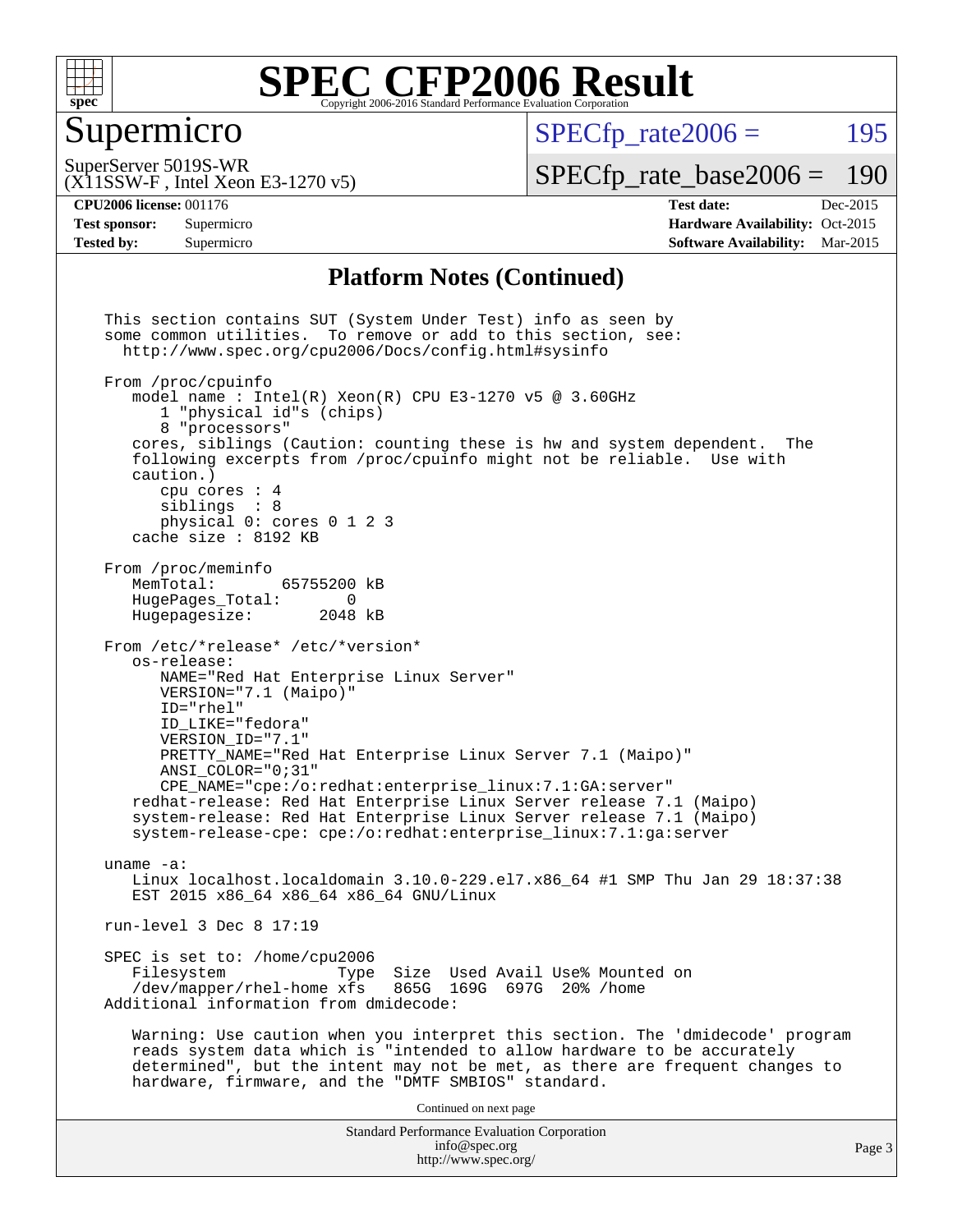

### Supermicro

 $SPECTp\_rate2006 = 195$ 

(X11SSW-F , Intel Xeon E3-1270 v5) SuperServer 5019S-WR

[SPECfp\\_rate\\_base2006 =](http://www.spec.org/auto/cpu2006/Docs/result-fields.html#SPECfpratebase2006) 190

**[CPU2006 license:](http://www.spec.org/auto/cpu2006/Docs/result-fields.html#CPU2006license)** 001176 **[Test date:](http://www.spec.org/auto/cpu2006/Docs/result-fields.html#Testdate)** Dec-2015

**[Test sponsor:](http://www.spec.org/auto/cpu2006/Docs/result-fields.html#Testsponsor)** Supermicro Supermicro **[Hardware Availability:](http://www.spec.org/auto/cpu2006/Docs/result-fields.html#HardwareAvailability)** Oct-2015 **[Tested by:](http://www.spec.org/auto/cpu2006/Docs/result-fields.html#Testedby)** Supermicro **Supermicro [Software Availability:](http://www.spec.org/auto/cpu2006/Docs/result-fields.html#SoftwareAvailability)** Mar-2015

#### **[Platform Notes \(Continued\)](http://www.spec.org/auto/cpu2006/Docs/result-fields.html#PlatformNotes)**

 BIOS American Megatrends Inc. 1.0 11/03/2015 Memory: 4x Samsung M391A2K43BB1-CPB 16 GB 2 rank 2133 MHz

(End of data from sysinfo program)

#### **[General Notes](http://www.spec.org/auto/cpu2006/Docs/result-fields.html#GeneralNotes)**

Environment variables set by runspec before the start of the run: LD\_LIBRARY\_PATH = "/home/cpu2006/libs/32:/home/cpu2006/libs/64:/home/cpu2006/sh"

 Binaries compiled on a system with 1x Core i5-4670K CPU + 16GB memory using RedHat EL 7.0 Transparent Huge Pages enabled with: echo always > /sys/kernel/mm/transparent\_hugepage/enabled

### **[Base Compiler Invocation](http://www.spec.org/auto/cpu2006/Docs/result-fields.html#BaseCompilerInvocation)**

[C benchmarks](http://www.spec.org/auto/cpu2006/Docs/result-fields.html#Cbenchmarks):  $-m64$ 

[C++ benchmarks:](http://www.spec.org/auto/cpu2006/Docs/result-fields.html#CXXbenchmarks) [icpc -m64](http://www.spec.org/cpu2006/results/res2016q1/cpu2006-20160125-38781.flags.html#user_CXXbase_intel_icpc_64bit_bedb90c1146cab66620883ef4f41a67e)

[Fortran benchmarks](http://www.spec.org/auto/cpu2006/Docs/result-fields.html#Fortranbenchmarks): [ifort -m64](http://www.spec.org/cpu2006/results/res2016q1/cpu2006-20160125-38781.flags.html#user_FCbase_intel_ifort_64bit_ee9d0fb25645d0210d97eb0527dcc06e)

[Benchmarks using both Fortran and C](http://www.spec.org/auto/cpu2006/Docs/result-fields.html#BenchmarksusingbothFortranandC):<br>icc -m64 ifort -m64  $-m64$  ifort  $-m64$ 

#### **[Base Portability Flags](http://www.spec.org/auto/cpu2006/Docs/result-fields.html#BasePortabilityFlags)**

| 410.bwaves: -DSPEC CPU LP64                 |  |
|---------------------------------------------|--|
| 416.gamess: -DSPEC_CPU_LP64                 |  |
| 433.milc: -DSPEC CPU LP64                   |  |
| 434.zeusmp: -DSPEC_CPU_LP64                 |  |
| 435.gromacs: -DSPEC_CPU_LP64 -nofor_main    |  |
| 436.cactusADM: -DSPEC CPU LP64 -nofor main  |  |
| 437.leslie3d: -DSPEC CPU LP64               |  |
| 444.namd: - DSPEC_CPU_LP64                  |  |
| 447.dealII: -DSPEC_CPU LP64                 |  |
| 450.soplex: -DSPEC_CPU_LP64                 |  |
| 453.povray: -DSPEC_CPU_LP64                 |  |
| 454.calculix: - DSPEC CPU LP64 - nofor main |  |
| 459.GemsFDTD: -DSPEC_CPU_LP64               |  |
| 465.tonto: -DSPEC_CPU_LP64                  |  |

Continued on next page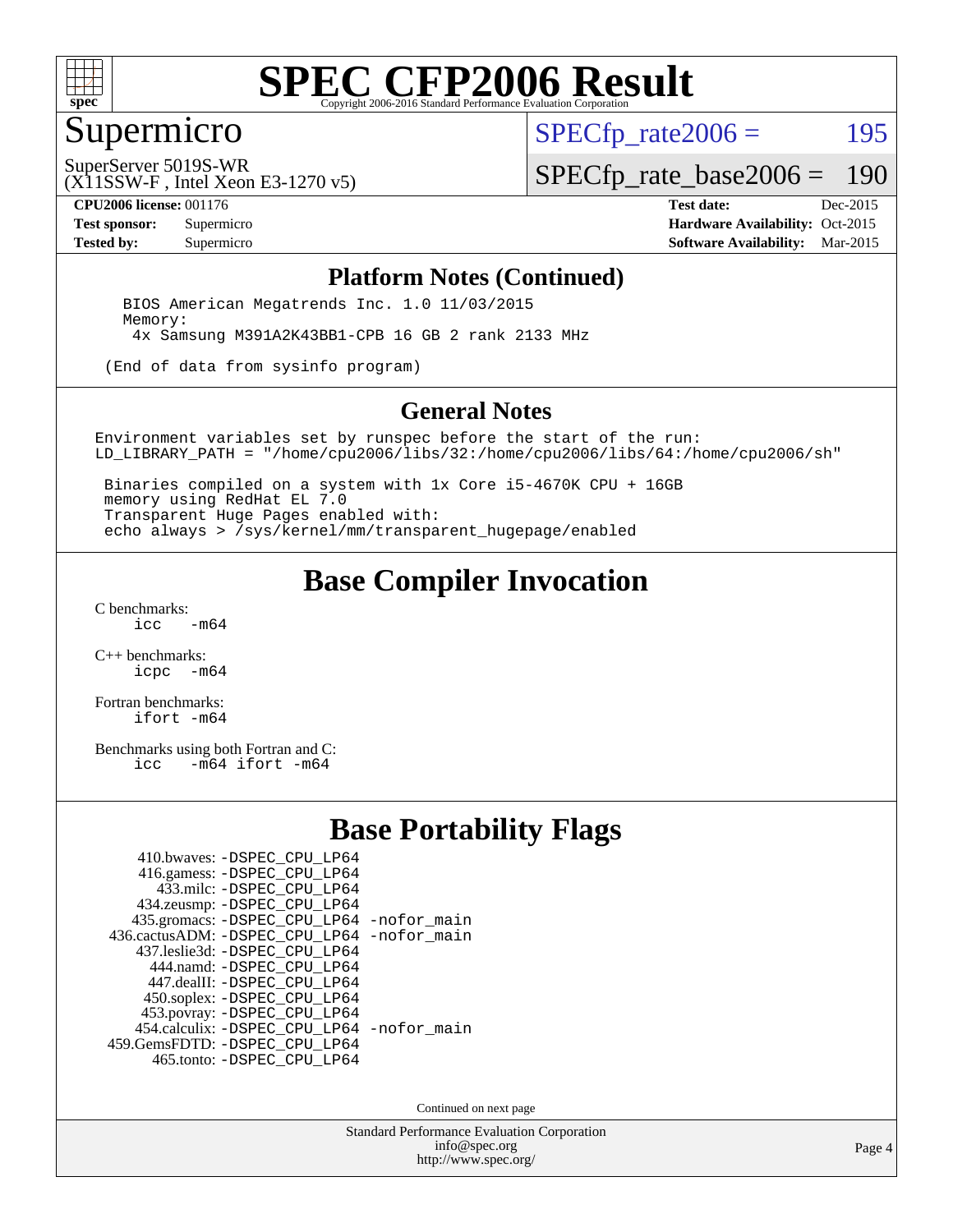

### Supermicro

 $SPECTp\_rate2006 = 195$ 

(X11SSW-F , Intel Xeon E3-1270 v5) SuperServer 5019S-WR

[SPECfp\\_rate\\_base2006 =](http://www.spec.org/auto/cpu2006/Docs/result-fields.html#SPECfpratebase2006) 190

**[CPU2006 license:](http://www.spec.org/auto/cpu2006/Docs/result-fields.html#CPU2006license)** 001176 **[Test date:](http://www.spec.org/auto/cpu2006/Docs/result-fields.html#Testdate)** Dec-2015

**[Test sponsor:](http://www.spec.org/auto/cpu2006/Docs/result-fields.html#Testsponsor)** Supermicro Supermicro **[Hardware Availability:](http://www.spec.org/auto/cpu2006/Docs/result-fields.html#HardwareAvailability)** Oct-2015 **[Tested by:](http://www.spec.org/auto/cpu2006/Docs/result-fields.html#Testedby)** Supermicro **[Software Availability:](http://www.spec.org/auto/cpu2006/Docs/result-fields.html#SoftwareAvailability)** Mar-2015

## **[Base Portability Flags \(Continued\)](http://www.spec.org/auto/cpu2006/Docs/result-fields.html#BasePortabilityFlags)**

470.lbm: [-DSPEC\\_CPU\\_LP64](http://www.spec.org/cpu2006/results/res2016q1/cpu2006-20160125-38781.flags.html#suite_basePORTABILITY470_lbm_DSPEC_CPU_LP64)

 481.wrf: [-DSPEC\\_CPU\\_LP64](http://www.spec.org/cpu2006/results/res2016q1/cpu2006-20160125-38781.flags.html#suite_basePORTABILITY481_wrf_DSPEC_CPU_LP64) [-DSPEC\\_CPU\\_CASE\\_FLAG](http://www.spec.org/cpu2006/results/res2016q1/cpu2006-20160125-38781.flags.html#b481.wrf_baseCPORTABILITY_DSPEC_CPU_CASE_FLAG) [-DSPEC\\_CPU\\_LINUX](http://www.spec.org/cpu2006/results/res2016q1/cpu2006-20160125-38781.flags.html#b481.wrf_baseCPORTABILITY_DSPEC_CPU_LINUX) 482.sphinx3: [-DSPEC\\_CPU\\_LP64](http://www.spec.org/cpu2006/results/res2016q1/cpu2006-20160125-38781.flags.html#suite_basePORTABILITY482_sphinx3_DSPEC_CPU_LP64)

**[Base Optimization Flags](http://www.spec.org/auto/cpu2006/Docs/result-fields.html#BaseOptimizationFlags)**

[C benchmarks](http://www.spec.org/auto/cpu2006/Docs/result-fields.html#Cbenchmarks):

[-xCORE-AVX2](http://www.spec.org/cpu2006/results/res2016q1/cpu2006-20160125-38781.flags.html#user_CCbase_f-xAVX2_5f5fc0cbe2c9f62c816d3e45806c70d7) [-ipo](http://www.spec.org/cpu2006/results/res2016q1/cpu2006-20160125-38781.flags.html#user_CCbase_f-ipo) [-O3](http://www.spec.org/cpu2006/results/res2016q1/cpu2006-20160125-38781.flags.html#user_CCbase_f-O3) [-no-prec-div](http://www.spec.org/cpu2006/results/res2016q1/cpu2006-20160125-38781.flags.html#user_CCbase_f-no-prec-div) [-opt-prefetch](http://www.spec.org/cpu2006/results/res2016q1/cpu2006-20160125-38781.flags.html#user_CCbase_f-opt-prefetch) [-auto-p32](http://www.spec.org/cpu2006/results/res2016q1/cpu2006-20160125-38781.flags.html#user_CCbase_f-auto-p32) [-ansi-alias](http://www.spec.org/cpu2006/results/res2016q1/cpu2006-20160125-38781.flags.html#user_CCbase_f-ansi-alias) [-opt-mem-layout-trans=3](http://www.spec.org/cpu2006/results/res2016q1/cpu2006-20160125-38781.flags.html#user_CCbase_f-opt-mem-layout-trans_a7b82ad4bd7abf52556d4961a2ae94d5)

[C++ benchmarks:](http://www.spec.org/auto/cpu2006/Docs/result-fields.html#CXXbenchmarks)

[-xCORE-AVX2](http://www.spec.org/cpu2006/results/res2016q1/cpu2006-20160125-38781.flags.html#user_CXXbase_f-xAVX2_5f5fc0cbe2c9f62c816d3e45806c70d7) [-ipo](http://www.spec.org/cpu2006/results/res2016q1/cpu2006-20160125-38781.flags.html#user_CXXbase_f-ipo) [-O3](http://www.spec.org/cpu2006/results/res2016q1/cpu2006-20160125-38781.flags.html#user_CXXbase_f-O3) [-no-prec-div](http://www.spec.org/cpu2006/results/res2016q1/cpu2006-20160125-38781.flags.html#user_CXXbase_f-no-prec-div) [-opt-prefetch](http://www.spec.org/cpu2006/results/res2016q1/cpu2006-20160125-38781.flags.html#user_CXXbase_f-opt-prefetch) [-auto-p32](http://www.spec.org/cpu2006/results/res2016q1/cpu2006-20160125-38781.flags.html#user_CXXbase_f-auto-p32) [-ansi-alias](http://www.spec.org/cpu2006/results/res2016q1/cpu2006-20160125-38781.flags.html#user_CXXbase_f-ansi-alias) [-opt-mem-layout-trans=3](http://www.spec.org/cpu2006/results/res2016q1/cpu2006-20160125-38781.flags.html#user_CXXbase_f-opt-mem-layout-trans_a7b82ad4bd7abf52556d4961a2ae94d5)

[Fortran benchmarks](http://www.spec.org/auto/cpu2006/Docs/result-fields.html#Fortranbenchmarks):

[-xCORE-AVX2](http://www.spec.org/cpu2006/results/res2016q1/cpu2006-20160125-38781.flags.html#user_FCbase_f-xAVX2_5f5fc0cbe2c9f62c816d3e45806c70d7) [-ipo](http://www.spec.org/cpu2006/results/res2016q1/cpu2006-20160125-38781.flags.html#user_FCbase_f-ipo) [-O3](http://www.spec.org/cpu2006/results/res2016q1/cpu2006-20160125-38781.flags.html#user_FCbase_f-O3) [-no-prec-div](http://www.spec.org/cpu2006/results/res2016q1/cpu2006-20160125-38781.flags.html#user_FCbase_f-no-prec-div) [-opt-prefetch](http://www.spec.org/cpu2006/results/res2016q1/cpu2006-20160125-38781.flags.html#user_FCbase_f-opt-prefetch)

[Benchmarks using both Fortran and C](http://www.spec.org/auto/cpu2006/Docs/result-fields.html#BenchmarksusingbothFortranandC): [-xCORE-AVX2](http://www.spec.org/cpu2006/results/res2016q1/cpu2006-20160125-38781.flags.html#user_CC_FCbase_f-xAVX2_5f5fc0cbe2c9f62c816d3e45806c70d7) [-ipo](http://www.spec.org/cpu2006/results/res2016q1/cpu2006-20160125-38781.flags.html#user_CC_FCbase_f-ipo) [-O3](http://www.spec.org/cpu2006/results/res2016q1/cpu2006-20160125-38781.flags.html#user_CC_FCbase_f-O3) [-no-prec-div](http://www.spec.org/cpu2006/results/res2016q1/cpu2006-20160125-38781.flags.html#user_CC_FCbase_f-no-prec-div) [-opt-prefetch](http://www.spec.org/cpu2006/results/res2016q1/cpu2006-20160125-38781.flags.html#user_CC_FCbase_f-opt-prefetch) [-auto-p32](http://www.spec.org/cpu2006/results/res2016q1/cpu2006-20160125-38781.flags.html#user_CC_FCbase_f-auto-p32) [-ansi-alias](http://www.spec.org/cpu2006/results/res2016q1/cpu2006-20160125-38781.flags.html#user_CC_FCbase_f-ansi-alias) [-opt-mem-layout-trans=3](http://www.spec.org/cpu2006/results/res2016q1/cpu2006-20160125-38781.flags.html#user_CC_FCbase_f-opt-mem-layout-trans_a7b82ad4bd7abf52556d4961a2ae94d5)

## **[Peak Compiler Invocation](http://www.spec.org/auto/cpu2006/Docs/result-fields.html#PeakCompilerInvocation)**

[C benchmarks](http://www.spec.org/auto/cpu2006/Docs/result-fields.html#Cbenchmarks):  $\text{icc}$  -m64

[C++ benchmarks \(except as noted below\):](http://www.spec.org/auto/cpu2006/Docs/result-fields.html#CXXbenchmarksexceptasnotedbelow) [icpc -m64](http://www.spec.org/cpu2006/results/res2016q1/cpu2006-20160125-38781.flags.html#user_CXXpeak_intel_icpc_64bit_bedb90c1146cab66620883ef4f41a67e)

450.soplex: [icpc -m32 -L/opt/intel/composer\\_xe\\_2015/lib/ia32](http://www.spec.org/cpu2006/results/res2016q1/cpu2006-20160125-38781.flags.html#user_peakCXXLD450_soplex_intel_icpc_c2c99686a1a582c3e0de0b4806b02cea)

[Fortran benchmarks](http://www.spec.org/auto/cpu2006/Docs/result-fields.html#Fortranbenchmarks): [ifort -m64](http://www.spec.org/cpu2006/results/res2016q1/cpu2006-20160125-38781.flags.html#user_FCpeak_intel_ifort_64bit_ee9d0fb25645d0210d97eb0527dcc06e)

[Benchmarks using both Fortran and C](http://www.spec.org/auto/cpu2006/Docs/result-fields.html#BenchmarksusingbothFortranandC): [icc -m64](http://www.spec.org/cpu2006/results/res2016q1/cpu2006-20160125-38781.flags.html#user_CC_FCpeak_intel_icc_64bit_0b7121f5ab7cfabee23d88897260401c) [ifort -m64](http://www.spec.org/cpu2006/results/res2016q1/cpu2006-20160125-38781.flags.html#user_CC_FCpeak_intel_ifort_64bit_ee9d0fb25645d0210d97eb0527dcc06e)

## **[Peak Portability Flags](http://www.spec.org/auto/cpu2006/Docs/result-fields.html#PeakPortabilityFlags)**

 410.bwaves: [-DSPEC\\_CPU\\_LP64](http://www.spec.org/cpu2006/results/res2016q1/cpu2006-20160125-38781.flags.html#suite_peakPORTABILITY410_bwaves_DSPEC_CPU_LP64) 416.gamess: [-DSPEC\\_CPU\\_LP64](http://www.spec.org/cpu2006/results/res2016q1/cpu2006-20160125-38781.flags.html#suite_peakPORTABILITY416_gamess_DSPEC_CPU_LP64) 433.milc: [-DSPEC\\_CPU\\_LP64](http://www.spec.org/cpu2006/results/res2016q1/cpu2006-20160125-38781.flags.html#suite_peakPORTABILITY433_milc_DSPEC_CPU_LP64) 434.zeusmp: [-DSPEC\\_CPU\\_LP64](http://www.spec.org/cpu2006/results/res2016q1/cpu2006-20160125-38781.flags.html#suite_peakPORTABILITY434_zeusmp_DSPEC_CPU_LP64)

Continued on next page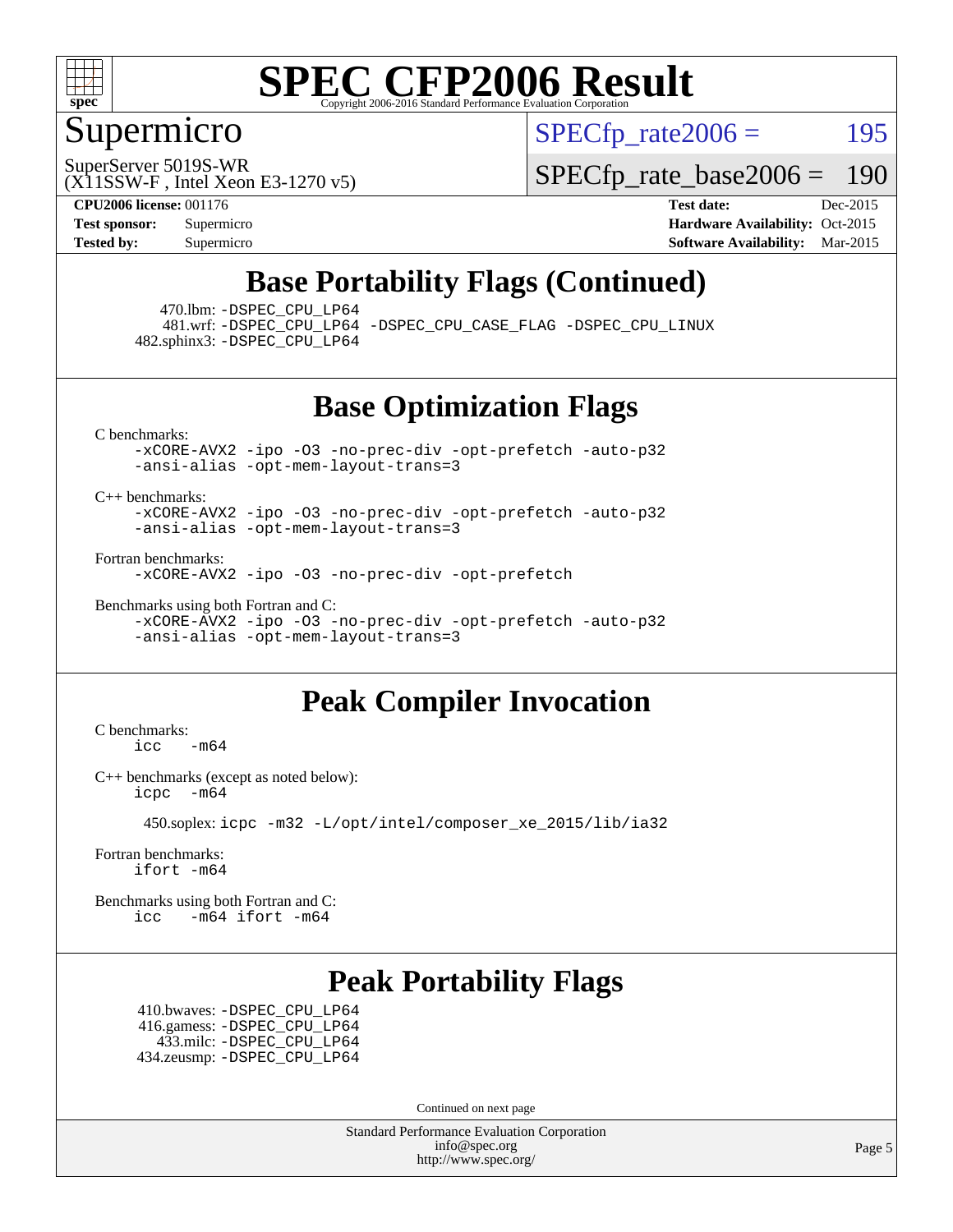

## Supermicro

 $SPECTp\_rate2006 = 195$ 

(X11SSW-F , Intel Xeon E3-1270 v5) SuperServer 5019S-WR

[SPECfp\\_rate\\_base2006 =](http://www.spec.org/auto/cpu2006/Docs/result-fields.html#SPECfpratebase2006) 190

**[CPU2006 license:](http://www.spec.org/auto/cpu2006/Docs/result-fields.html#CPU2006license)** 001176 **[Test date:](http://www.spec.org/auto/cpu2006/Docs/result-fields.html#Testdate)** Dec-2015

| <b>Test sponsor:</b> | Supermicro |
|----------------------|------------|
| <b>Tested by:</b>    | Supermicro |

**[Hardware Availability:](http://www.spec.org/auto/cpu2006/Docs/result-fields.html#HardwareAvailability)** Oct-2015 **[Software Availability:](http://www.spec.org/auto/cpu2006/Docs/result-fields.html#SoftwareAvailability)** Mar-2015

# **[Peak Portability Flags \(Continued\)](http://www.spec.org/auto/cpu2006/Docs/result-fields.html#PeakPortabilityFlags)**

| 435.gromacs: -DSPEC_CPU_LP64 -nofor_main    |                                                                |
|---------------------------------------------|----------------------------------------------------------------|
| 436.cactusADM: -DSPEC CPU LP64 -nofor main  |                                                                |
| 437.leslie3d: -DSPEC CPU LP64               |                                                                |
| 444.namd: - DSPEC CPU LP64                  |                                                                |
| 447.dealII: -DSPEC_CPU LP64                 |                                                                |
| 453.povray: -DSPEC_CPU_LP64                 |                                                                |
| 454.calculix: - DSPEC CPU LP64 - nofor main |                                                                |
| 459. GemsFDTD: - DSPEC CPU LP64             |                                                                |
| 465.tonto: -DSPEC CPU LP64                  |                                                                |
| 470.1bm: - DSPEC CPU LP64                   |                                                                |
|                                             | 481.wrf: -DSPEC CPU_LP64 -DSPEC_CPU_CASE_FLAG -DSPEC_CPU_LINUX |
| 482.sphinx3: -DSPEC CPU LP64                |                                                                |

## **[Peak Optimization Flags](http://www.spec.org/auto/cpu2006/Docs/result-fields.html#PeakOptimizationFlags)**

[C benchmarks](http://www.spec.org/auto/cpu2006/Docs/result-fields.html#Cbenchmarks):

 433.milc: [-xCORE-AVX2](http://www.spec.org/cpu2006/results/res2016q1/cpu2006-20160125-38781.flags.html#user_peakPASS2_CFLAGSPASS2_LDFLAGS433_milc_f-xAVX2_5f5fc0cbe2c9f62c816d3e45806c70d7)(pass 2) [-prof-gen](http://www.spec.org/cpu2006/results/res2016q1/cpu2006-20160125-38781.flags.html#user_peakPASS1_CFLAGSPASS1_LDFLAGS433_milc_prof_gen_e43856698f6ca7b7e442dfd80e94a8fc)(pass 1) [-ipo](http://www.spec.org/cpu2006/results/res2016q1/cpu2006-20160125-38781.flags.html#user_peakPASS2_CFLAGSPASS2_LDFLAGS433_milc_f-ipo)(pass 2) [-O3](http://www.spec.org/cpu2006/results/res2016q1/cpu2006-20160125-38781.flags.html#user_peakPASS2_CFLAGSPASS2_LDFLAGS433_milc_f-O3)(pass 2) [-no-prec-div](http://www.spec.org/cpu2006/results/res2016q1/cpu2006-20160125-38781.flags.html#user_peakPASS2_CFLAGSPASS2_LDFLAGS433_milc_f-no-prec-div)(pass 2) [-opt-mem-layout-trans=3](http://www.spec.org/cpu2006/results/res2016q1/cpu2006-20160125-38781.flags.html#user_peakPASS2_CFLAGS433_milc_f-opt-mem-layout-trans_a7b82ad4bd7abf52556d4961a2ae94d5)(pass 2) [-prof-use](http://www.spec.org/cpu2006/results/res2016q1/cpu2006-20160125-38781.flags.html#user_peakPASS2_CFLAGSPASS2_LDFLAGS433_milc_prof_use_bccf7792157ff70d64e32fe3e1250b55)(pass 2) [-auto-ilp32](http://www.spec.org/cpu2006/results/res2016q1/cpu2006-20160125-38781.flags.html#user_peakCOPTIMIZE433_milc_f-auto-ilp32)

 $470.$ lbm: basepeak = yes

 482.sphinx3: [-xCORE-AVX2](http://www.spec.org/cpu2006/results/res2016q1/cpu2006-20160125-38781.flags.html#user_peakOPTIMIZE482_sphinx3_f-xAVX2_5f5fc0cbe2c9f62c816d3e45806c70d7) [-ipo](http://www.spec.org/cpu2006/results/res2016q1/cpu2006-20160125-38781.flags.html#user_peakOPTIMIZE482_sphinx3_f-ipo) [-O3](http://www.spec.org/cpu2006/results/res2016q1/cpu2006-20160125-38781.flags.html#user_peakOPTIMIZE482_sphinx3_f-O3) [-no-prec-div](http://www.spec.org/cpu2006/results/res2016q1/cpu2006-20160125-38781.flags.html#user_peakOPTIMIZE482_sphinx3_f-no-prec-div) [-opt-mem-layout-trans=3](http://www.spec.org/cpu2006/results/res2016q1/cpu2006-20160125-38781.flags.html#user_peakOPTIMIZE482_sphinx3_f-opt-mem-layout-trans_a7b82ad4bd7abf52556d4961a2ae94d5) [-unroll2](http://www.spec.org/cpu2006/results/res2016q1/cpu2006-20160125-38781.flags.html#user_peakCOPTIMIZE482_sphinx3_f-unroll_784dae83bebfb236979b41d2422d7ec2)

#### [C++ benchmarks:](http://www.spec.org/auto/cpu2006/Docs/result-fields.html#CXXbenchmarks)

 444.namd: [-xCORE-AVX2](http://www.spec.org/cpu2006/results/res2016q1/cpu2006-20160125-38781.flags.html#user_peakPASS2_CXXFLAGSPASS2_LDFLAGS444_namd_f-xAVX2_5f5fc0cbe2c9f62c816d3e45806c70d7)(pass 2) [-prof-gen](http://www.spec.org/cpu2006/results/res2016q1/cpu2006-20160125-38781.flags.html#user_peakPASS1_CXXFLAGSPASS1_LDFLAGS444_namd_prof_gen_e43856698f6ca7b7e442dfd80e94a8fc)(pass 1) [-ipo](http://www.spec.org/cpu2006/results/res2016q1/cpu2006-20160125-38781.flags.html#user_peakPASS2_CXXFLAGSPASS2_LDFLAGS444_namd_f-ipo)(pass 2)  $-03$ (pass 2)  $-$ no-prec-div(pass 2) [-opt-mem-layout-trans=3](http://www.spec.org/cpu2006/results/res2016q1/cpu2006-20160125-38781.flags.html#user_peakPASS2_CXXFLAGS444_namd_f-opt-mem-layout-trans_a7b82ad4bd7abf52556d4961a2ae94d5)(pass 2) [-prof-use](http://www.spec.org/cpu2006/results/res2016q1/cpu2006-20160125-38781.flags.html#user_peakPASS2_CXXFLAGSPASS2_LDFLAGS444_namd_prof_use_bccf7792157ff70d64e32fe3e1250b55)(pass 2) [-fno-alias](http://www.spec.org/cpu2006/results/res2016q1/cpu2006-20160125-38781.flags.html#user_peakCXXOPTIMIZE444_namd_f-no-alias_694e77f6c5a51e658e82ccff53a9e63a) [-auto-ilp32](http://www.spec.org/cpu2006/results/res2016q1/cpu2006-20160125-38781.flags.html#user_peakCXXOPTIMIZE444_namd_f-auto-ilp32)

447.dealII: basepeak = yes

```
 450.soplex: -xCORE-AVX2(pass 2) -prof-gen(pass 1) -ipo(pass 2)
-O3(pass 2) -no-prec-div(pass 2)
-opt-mem-layout-trans=3(pass 2) -prof-use(pass 2)
-opt-malloc-options=3
```

```
 453.povray: -xCORE-AVX2(pass 2) -prof-gen(pass 1) -ipo(pass 2)
 -O3(pass 2) -no-prec-div(pass 2)
 -opt-mem-layout-trans=3(pass 2) -prof-use(pass 2) -unroll4
 -ansi-alias
```
[Fortran benchmarks](http://www.spec.org/auto/cpu2006/Docs/result-fields.html#Fortranbenchmarks):

Continued on next page